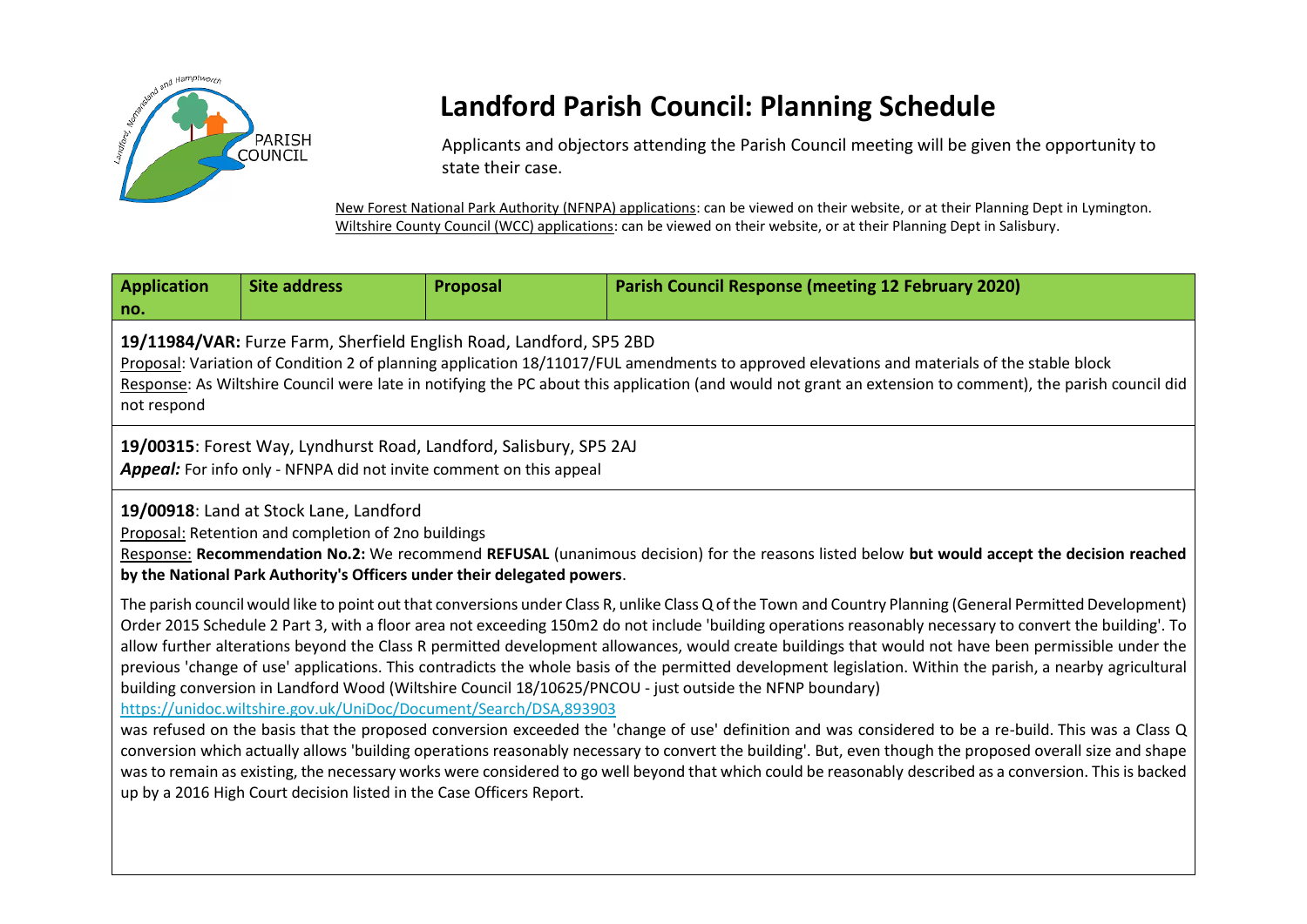**20/00002**: Carridene, North lane, Nomansland, Salisbury, SP5 2BU

Proposal: Application to vary conditions 2 and 5 of planning permission 18/00895 for Single storey rear (Infill extension; alterations to fenestration; render; replacement porch roof; new roof to bay window; garage /carport; 1.4 metre high brick wall, piers and entrance gates; access alterations; resurfacing of driveway and patio)

Response: As a formal extension has been agreed with the applicant until 27 March 2020 to allow the submission of further plans, consideration to this application has been adjourned until the 25 March meeting.

Deadline for comment extended to 26 March 2020

## **20/00010**: Three Corners, School Road, Nomansland, Salisbury, SP5 2BY

Proposal: Outbuilding; demolition of existing outbuilding

Response: **Recommendation No.1:** We recommend **PERMISSION**, (unanimous decision) for the reasons listed below, **but would accept the decision reached by the National Park Authority's Officers under their delegated powers**.

The proposed replacement garage is marginally bigger than the existing outbuilding it replaces, but it will not present any adverse issues for the immediate locality. The external materials proposed for the building are an improvement compared to those of the existing building to be demolished.

# **20/00028**: Forest View, Lyndhurst Road, SP5 2AS

Proposal: Change of use of the site for two permanent gypsy and/or traveller's pitches in accordance with Policy SP33. Response: Recommendation No. 4. We recommend **REFUSAL** (majority decision), for the reasons listed below:-

#### **History**

The application site is situated on Landford Common and was completely undeveloped until 2004 when Salisbury District Council granted a five year temporary permission for a mobile home and several outbuildings. The temporary permission was limited only to Mr Webb and any resident dependents. All buildings and structure were to be removed from site and the land restored to its former condition at the end of the five year period. It should be noted that the planning officers report to this 2004 application stated:

*'However, it will be noted from the consultation response that the part of the SSSI abutting the site has been notified as a buffer zone to protect the main bog form fertilizer runoff and other potential farming hazards. They note that the application includes a `paddock` between the main site and the SSSI which could be retained as a buffer zone between the site and SSSI.'*

This prompted condition 4 of the planning approval which states:

*'The land edged blue on the approved plans shall be retained for use as a paddock only, and shall not be used for the storage of any materials, plant, machinery or for the erection of any structures, unless otherwise agreed in writing by the Local Planning Authority and upon submission of a planning application in that behalf if appropriate.'*

In 2006, the New Forest was granted the status of a National Park which included much of Landford, including the application site. A planning application was submitted, in 2007, to the newly created New Forest National Park Authority, for the temporary permission to become permanent, for both Mr Webb and his daughter. This was refused and the planning officers report stated:

'The site lies outside the Housing Policy Boundary for Landford where residential development would not normally be permitted. It would *appear that the mobile home was only permitted due the personal circumstances of the occupants, who is a bona fide gypsy. Given the fact that the mobile home lies outside the housing boundary, it is not considered that a permanent residential use should therefore be permitted which would be contrary to policy. It would lead to an intensification in the use of the site to the detriment of this part of the New Forest.'* A further application was submitted later in the same year for the temporary occupation of the site by Mr Webb to become permanent. This was refused for similar reasons as previously given, stating: *'The relaxation of condition 1 would result in a permanent residential site outside of the main housing Policy boundary for Landford for which there is no justification and which would lead to an intensification in the use of the site, contrary to policies HA1 and HA2 of the Salisbury District Local Plan.'*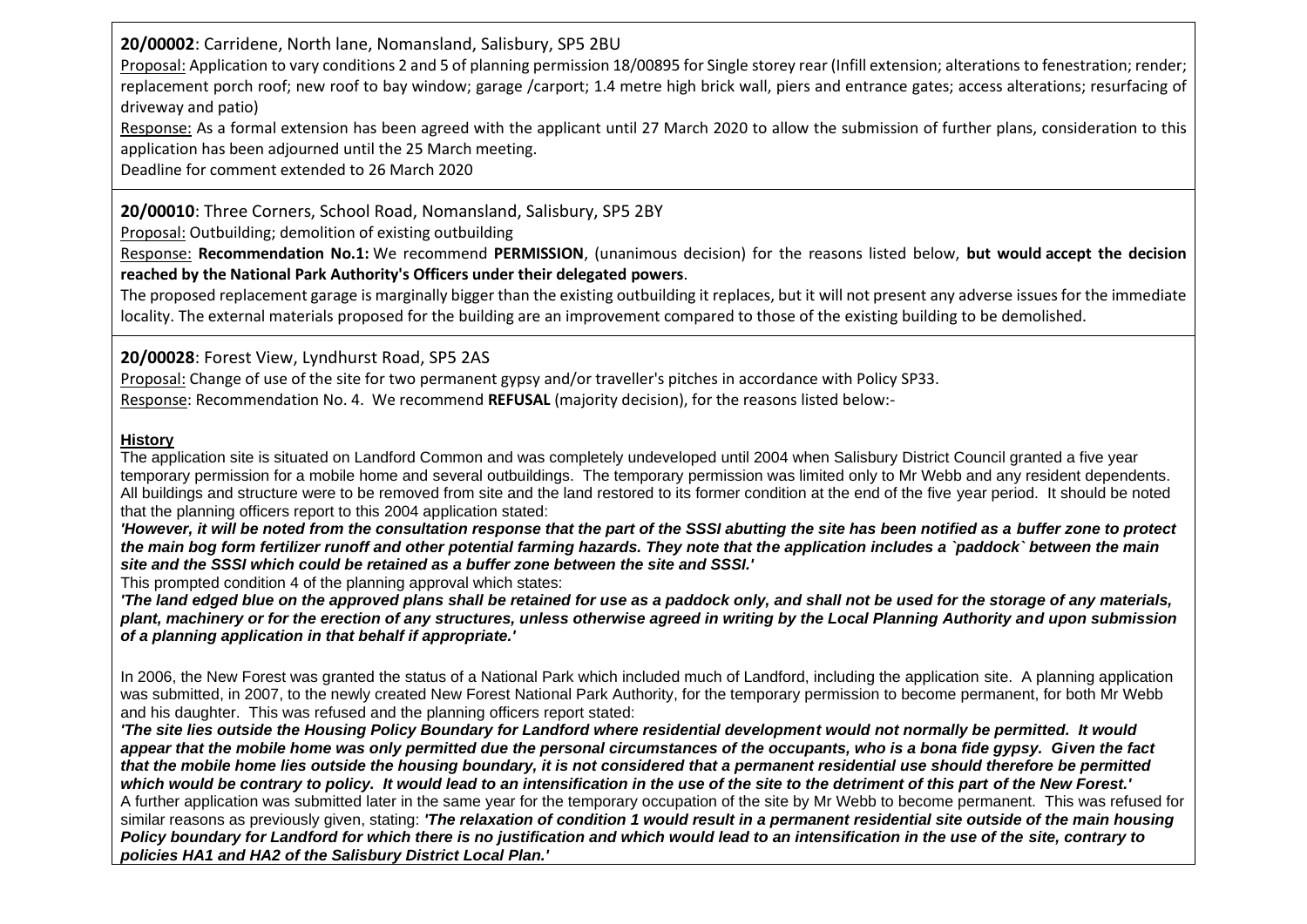In 2009, the original temporary planning permission expired and a new planning application was submitted for a continuation of the occupation of the site. Approval was given for a further five years, until 2014, under the same conditions as originally granted. A further planning application was submitted in 2013, in which the Planning Statement states:

*'Mr Webb has now lived on this site for 9 years, enjoys good relations with his neighbours and has been welcomed into the community. He intends to remain on this site for the remainder of his life. This application therefore once again seeks a permanent permission for the siting of a mobile home.'*

The 2013 application was granted subject to condition 2 which states:

*'The residential occupation of the site shall cease when it is no longer required to be used by Mr D Webb. All mobile homes and other structures shall be removed from the land, and the land restored to a condition which has first been agreed by the New Forest National Park Authority within three months from the cessation of occupation.'*

There is a consistent theme in the decisions for all planning applications from 2004, which considers all applications to be unsuitable for permanent use of the site for mobile homes and caravans. With time limits included for every decision, the opportunity has been taken for the site to be re-integrated into the Landford Common landscape at some future date.

#### **Landscape**

The application site lies within the West Wellow Heaths and Commons landscape character assessment which has a key landscape characteristic of *'A mosaic of remnant heathland commons, remnant pasture woods with ancient oak and beech pollards, farmland and woodland on the undulating northern edge of the forest'*

This landscape policy document highlights the issues associated with the landscape of this area which include:

*'Spread of development onto common land.*

*Past conifer planting on areas of open heathland.*

*Development pressure.'*

Future management guidelines include:

*'Protect areas of wood pasture and ancient commons, particularly through grazing by commoners' stock. Protect the edge of commons from settlement encroachment in line with relevant HLS agreements.'*

and

**'Protect the pattern of small linear settlements and scattered smallholdings and dwellings – maintaining the rural character of the landscape with, for example, property boundaries of native hedgerows or railings rather than suburban close-board fencing, external lighting kept to a minimum and selection of deciduous species rather than ornamental conifers on garden boundaries (particularly in the Heath Associated Smallholdings and Dwellings and Ancient Forest Farmlands landscape types).'** 

The characteristics and guidelines are not compatible with the introduction of a permanent use of the site by mobile homes and caravans, especially as the site lies, more or less, at the highest point of the village - the most prominent location. This would serve to highlight the adverse character that the proposed use would impose on the landscape. The value which the local population place on this area of Landford Common is demonstrated in Section 4 of the Landford Village Design Statement (a supplementary planning document) which shows a map of the views which are considered to be the most important. Landford Village Design Statement SPD also describes the importance of Landford Common in paragraph 3.10 of 'The Local Landscape' chapter.

A different planning application for the change of use to a single gypsy site in March 2015 was rejected at appeal. The site, Brambly Hedge in Landford, could not be seen from the road but the planning inspector considered that the addition of caravans on the site imposed a significantly detrimental impact on the landscape.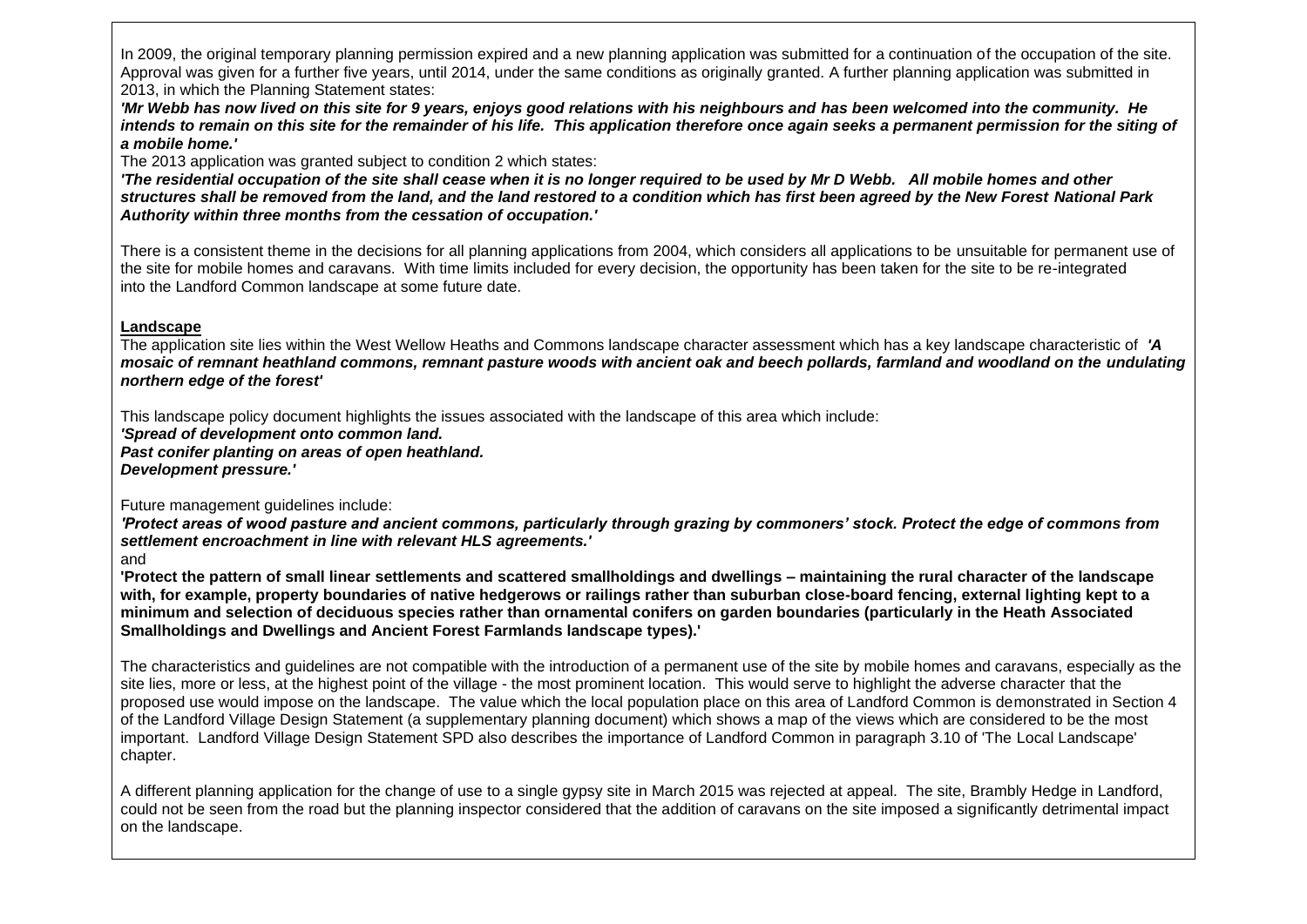The planning inspectors appeal decision for the Brambly Hedge site, included the following comments:

*'The site lies within a landscape classified as the West Wellow Heaths and Commons. One of the key features of this landscape is linear settlements with a pattern of ancient rectilinear paddocks, with a close relationship to the open commons. The associated management guidelines include the desirability of maintaining the functional and visual links between the linear settlements and their landscape setting. This reflects the situation in Landford. The land to the west of Lyndhurst Road was part of Hamptworth Common and the plantation is a later addition. I consider the remaining strip of open land containing the paddocks makes a positive landscape contribution both visually and in interpreting the history of the village.'*

*'The visual impact of the development is limited. From the public domain it is only readily visible at close quarters from Latchmore Drove. From the private domain the hedge on the eastern boundary is an effective screen when viewed from Yew Tree Cottage, the nearest property on Lyndhurst Road, which is about 68 metres away. Further south there are more intrusive, but more distant, oblique views of the open side of the site although they are partially screened by garden fences and trees.'*

*'I conclude that the proposal would have a materially detrimental effect on the landscape character but a more limited visual impact. As this is a designated landscape of national importance I conclude that significant weight should be attached to the overall harm caused to its character and appearance.'*

Due to the very prominent location, the current application at Forest View would have a far more dramatic effect on the landscape, and Landford Common in particular, than the March 2015 appeal above.

Another more recent planning application (19/00885), for a double garage size agricultural building on lower levels of Landford Common, was refused for detrimental landscape reasons. The planning officers report included reference to the planning inspectors previous appeal decision on the site, stating:

*'The applicant appealed the Enforcement Notice and the appeal was subsequently dismissed in February 2019 and the Enforcement Notice was upheld. The Inspector considered the surrounding landscape has "strongly open, rural characteristics and is largely unencumbered by urbanising intrusions". He stated that, due to its "overall, size, form and design, the building resembles a residential double garage. Consequently, the appearance of the building is entirely at odds with its countryside surroundings". Furthermore, "given the dimensions of the building together with the siting several metres from the field boundary, it is viewed as an obvious and significant built feature in an otherwise largely undeveloped rural setting". The Inspector considered the building to be "an alien feature in its surroundings unacceptably harming the* **rural characteristics of the vicinity" and "the presence of such a substantial building has significantly eroded the otherwise open feel of this part of the countryside". As such, it was not considered that the development demonstrated high quality design and was not appropriate and sympathetic in terms of scale, appearance and siting failing to respect the landscape character.'** 

Even the current temporary use of the Forest View site includes unacceptably suburban features such as tall gates, brick piers with lights, panel fencing and general site floodlighting These are not compatible with a rural location in a national park as documented in the Landford Village Design Statement SPD (paragraphs 7.11 and 7.12) and the NFNPA Design Guide SPD ('Avoiding Suburbanisation').

The second part of Policy SP33 in the NFNP Local Plan 2016 – 2036 asks for additional sites for gypsies, travellers and travelling showpeople to be proposed, subject to, amongst other things, that:

• the impact of the site on the landscape character of the National Park is acceptable;

Yet the one site, Forest View, which has been selected in the first part of Policy SP55, does not even comply with this criteria.